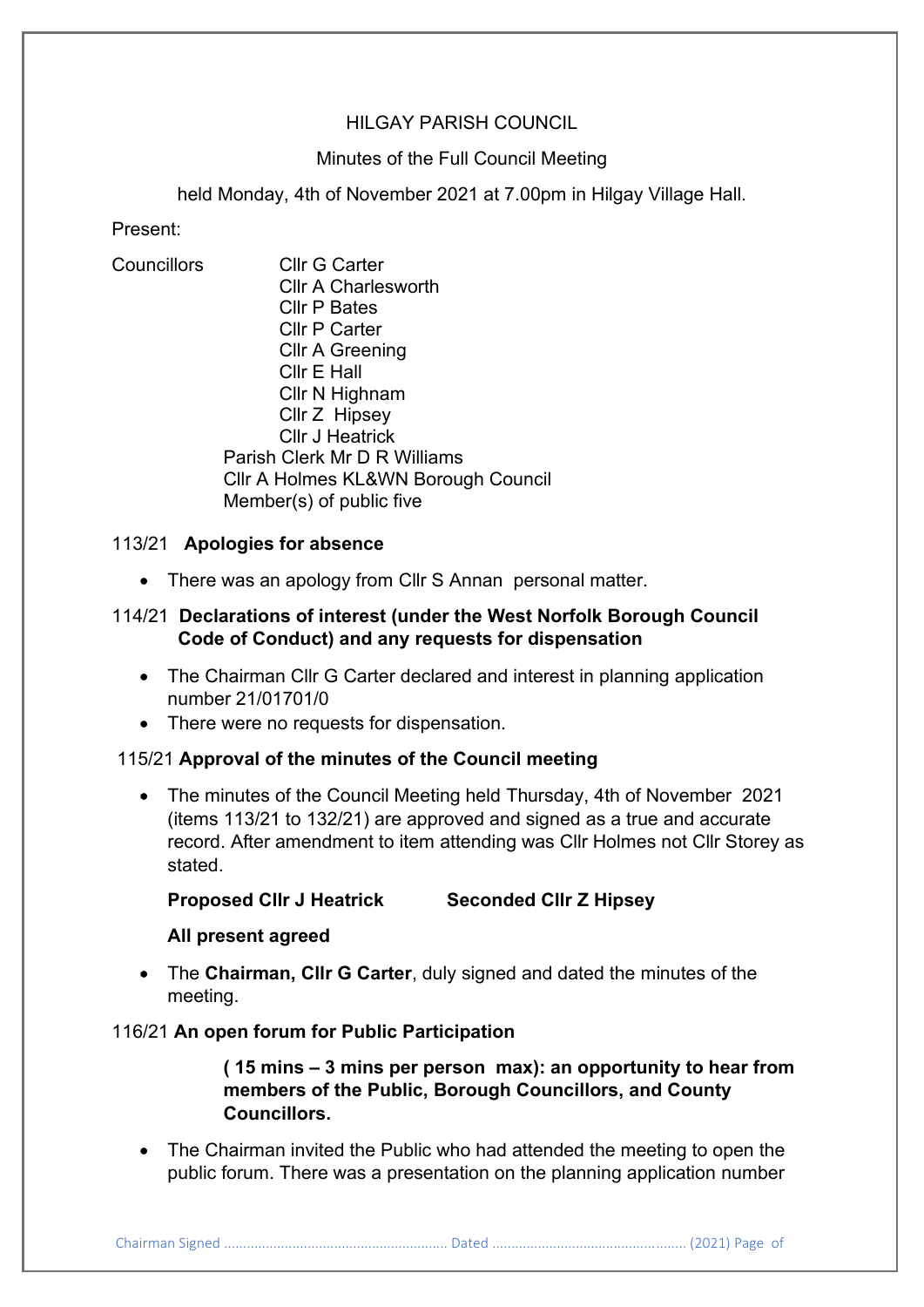21/01701/0 to be discussed by the Councillors later in the meeting. There were objections to the application and a written note was handed to the Chairman. The objections were brought under Policy DM3 and DM15 this development would be small cramped and out of character and appearance. It was noted that the site was under a submission for village green status number 71546. Logged on the 13<sup>th</sup> of May 2021 and is in the process of being decided by Norfolk County Council.

- For the benefit of those present Cllr A Holmes KL&WN gave a short over view of the planning process at King's Lynn & West Norfolk Borough Council Planning meetings. Cllr Holmes also said he was willing to facilitate a meeting in the Village Hall for residents to give more time to the matter.
- The Clerk did inform the meeting that the Parish Council was a consultative public body and did not have any statutory planning powers. The Parish Council were requested to make comment by the planning Officer before the 17<sup>th</sup> of November 2021. This the Clerk will do after discussions later in the meeting.
- Cllr Holmes reported to the Council he was attending the Borough Planning meeting as a substitute and the funding posters would be sent out soon. Cllr Holmes had nothing further to report. There being no further matters the public participation was closed by the Chairman. Those who were there for the planning application left the meeting and did not stay for the item being discussed under agenda item 120/21

#### 117/21 **Maintenance Officers report**

- The Councillors had received all the reports from last month prior to the meeting and there were no questions.
- The pole cutting needs repairing or replacing and is with Lawn Boy and needs a decision from the Council, the Clerk will inform the maintenance Officer of the outcome.
- The strimmer to also go for servicing at Lawn boy too.
- The grass cutter was in its last year of the warranty and would need to go to Thurlow Nunn at Littleport for servicing.
- Cllr Greening had enquired of the maintenance Officer if he could cut foliage away from one of the street lamps. Maintenance Officer was asking the Councils permission to do this. This was agreed.
- A10 footpath under the bridge one of the first horizontal steps has come away and screws are visible.
- The mound of earth under the big slide on the playing field has weathered away and there is a big gap between the top underside of the slide and earth. Should a child slip off the slide sideways this could be harmful.

Cllr Greening observed the river field paving under the picnic tables is very uneven. The Maintenance Officer stated there are a number of trip hazards in the area. The Chairman stated it best that a survey is completed and brought back to a future meeting of the Council to decide on a course of action.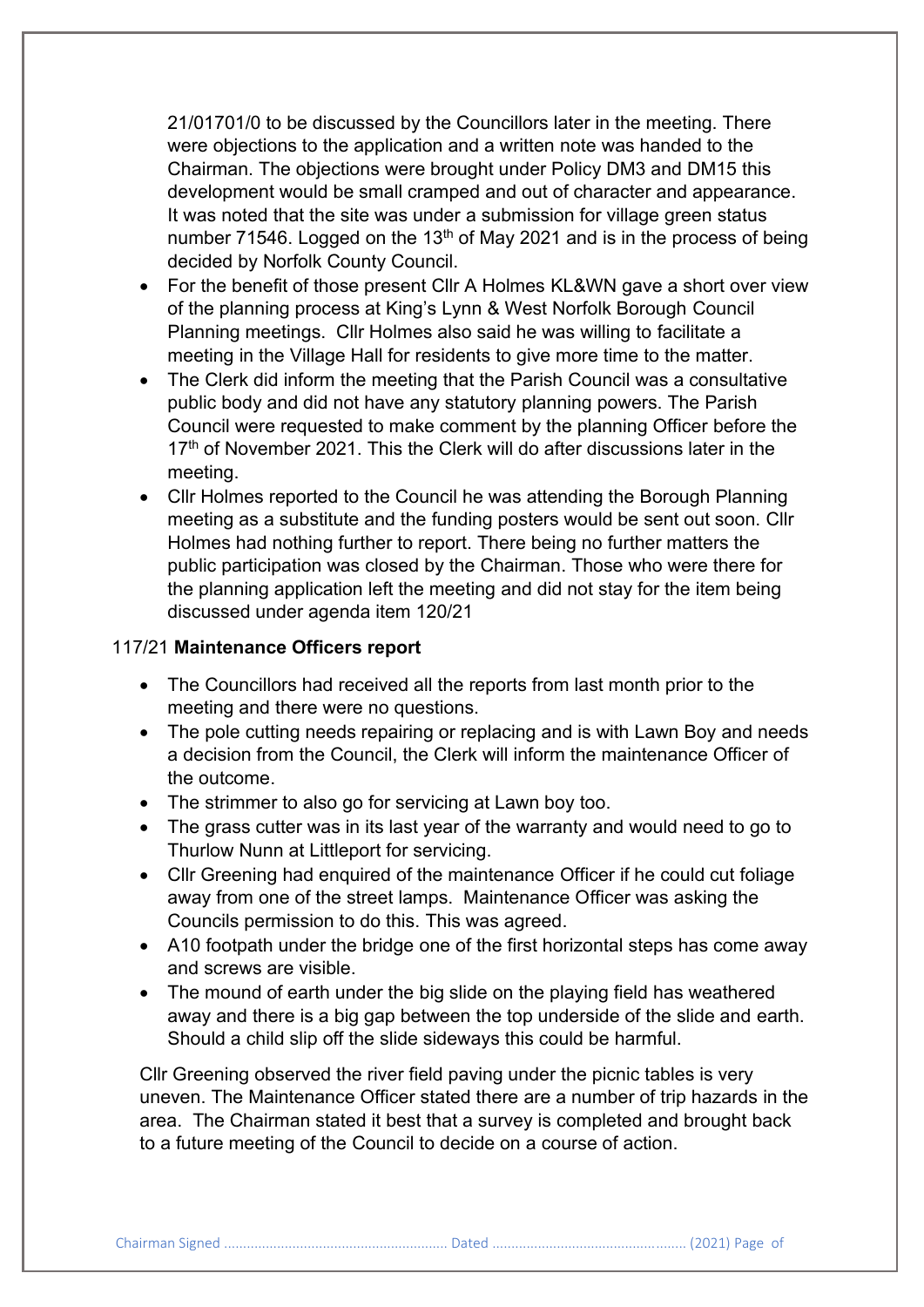Cllr Charlesworth reported fence opposite the Youth Shelter needed addressing. Clerk informed the meeting there was a meeting with the Area highways team and this would be brought up there.

The Maintenance Officer stated that he had contact both the Chairmen of the Parish Council and Hilgay FEOFFEE Charity and could no longer offer his help in restoring the grave diggers hut, which was now beyond his capabilities. The Chairman thanked the Maintenance Officer for his report.

Nothing further to report the Maintenance Officer left the meeting.

Cllr Greening raised the issues of the things outstanding. Clerk informed the meeting that these had been discussed and would be on the list for the Play Equipment inspection. Cllr Hipsey raised the matter of broken beer bottles around the small slide and how could the Parish Council address this matter. After some discussion it was felt some general signage in the area to highlight the dangers. Also Cllr Hipsey thought that signage regarding fires in bins etc could be put up. The Clerk informed the meeting that there were posters that he could laminate and placed in the area. Also the posters could go on the Council Website and Facebook pages in due course.

The Parish Council discussed to replace the petrol equipment namely the pole cutter , strimmer with electric equipment. The Chairman to investigate this further.

#### 118/21 **Chairman's announcements and matters for consideration**

- Councillor Vacancies: Mr Dornan having been voted on to the Parish Council had been taken ill and was in hospital. It was felt by the Council that Mr Dornan could still be co-opted and the Parish Council would wait until he had sufficiently recovered. He could then sign as accepting office at the next meeting he was present at.
- The Chairman asked for a volunteer to lay a wreath in his absence as he would be away the 14<sup>th</sup> of November 2021. If no one could do this then he would as one of the BLR to lay it on behalf of the Parish Council.
- The Chairman requested the clerk inform the Council that the internal audit report will be sent out to all Councillors prior to the next meeting.

#### 119/21 **Updates from working parties**

- **Allotments:** Cllr Hall informed that plot 11 Mr Watson is giving this allotment up & plot 7 are available. Contracts to be confirmed and issued allotment holders and invoiced. The hedge was still encroaching and had not been cut back.
- **Footpaths** Cllr Hall stated no observations by councillors or public had been received. Cllr Charlesworth had notice a wooden sign informing of a public footpath. A discussion ensued and the Chairman would investigate. Cllr Highnam asked about the Pingale down East end was this Parish Council land. This was also signposted but came under common land. Style was in place. The Chairman to check his footway map of the parish.

Chairman Signed ........................................................... Dated ................................................... (2021) Page of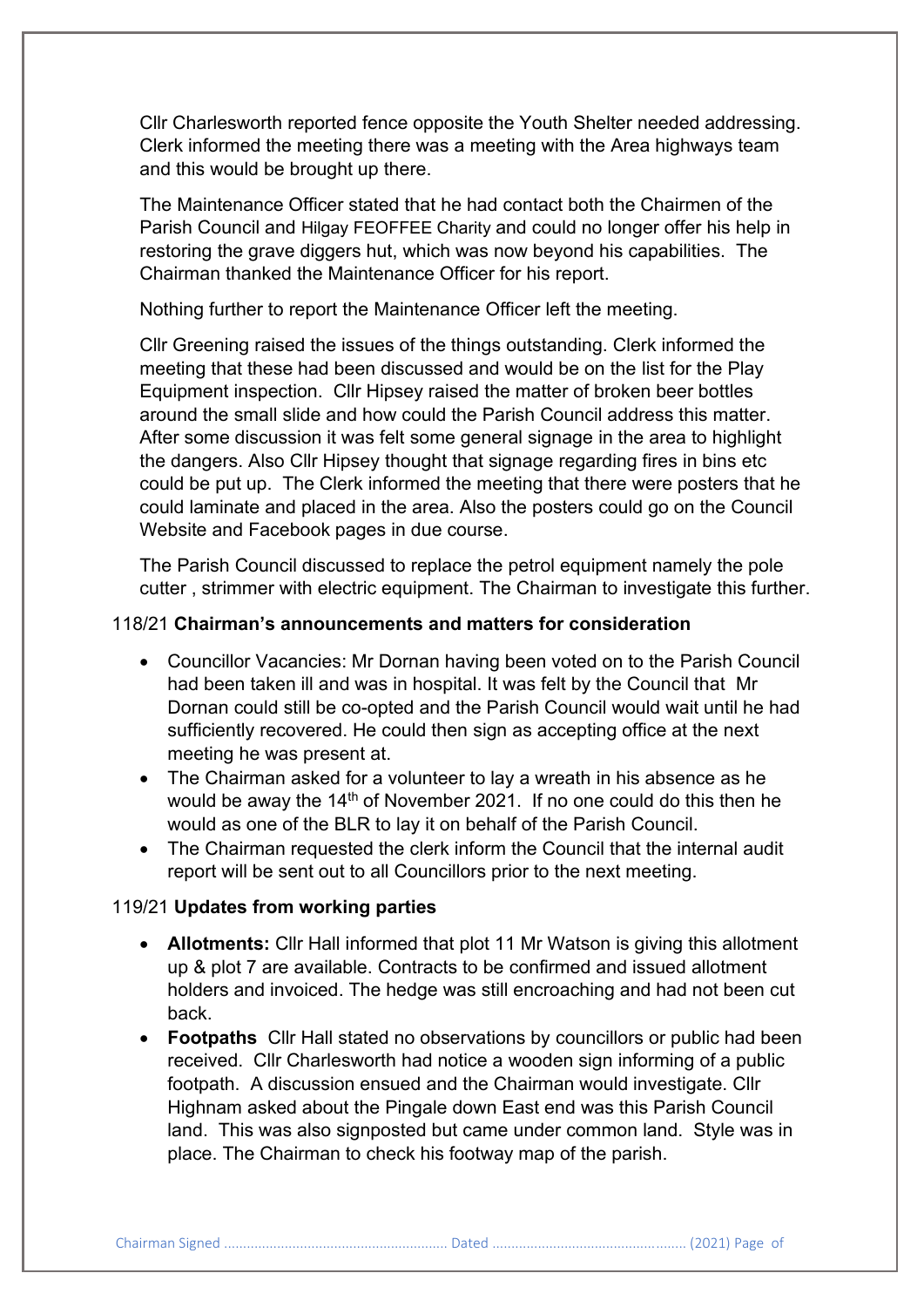- **Communications** Cllr Highnam reported the Riverside news completed and had been delivered. He had brought some spares to the meeting. There was a need for a piece on wanting new members on the Council and the need for this to be advertised both on Facebook and the Council Website. The Clerk to action.
- **Asset Register.** Councillor Greening informed the meeting that he was continuing his trudge around identifying street lights etc for the asset register. Expect emails to Councillors who has ownership of items.

#### 120/21 **Planning Items**

## **Planning Application Consultation 21/01701/O**

# **Outline Application: Single Dwelling at Land SW of 5 Whittome Mill Hilgay Norfolk comments on this application, do so no later than 17 November 2021.**

Councillors discussed this only application and decided to object to the application. Cllr Highnam informed the meeting that the objectors should be careful about stating the number of homes built. Cllr Greening thought the plot is very small. Cllr Highnam asked about the village green status and would this be Parish Council owned land after designation. The Chairman stated that the green status was to cover the over development of green spaces in small villages and towns.

**Proposed by Cllr Highnam Seconded by Cllr Charlesworth**.

**All agreed**

## 121/21 **Finance**

- The Clerk informed the meeting there was a problem as he was not mandated to place payments online at first and now has to raise another letter. Community account £32,616.54 & Business Premium account £21,815.31 Cllr Charlesworth asked about savings and could we change them about. The Chairman thought this was a good idea and the Clerk to investigate with Chairman and the Finance working group. The mandate to put Cllr Heatrick on as a signature on the accounts.
- The Clerk stated the purchase of Horizon Phone Rent to replace existing contract was now not viable. The Councillors discussed alternatives and the Clerk was to bring three phone prices back to the next meeting.

## 122/21 **Highways Issues**

• The Chairman made a list and will be raising things with Area team at 1pm on the 5<sup>th</sup> of November 2021. There was some discussion and the clerk would send out a report prior to the next meeting.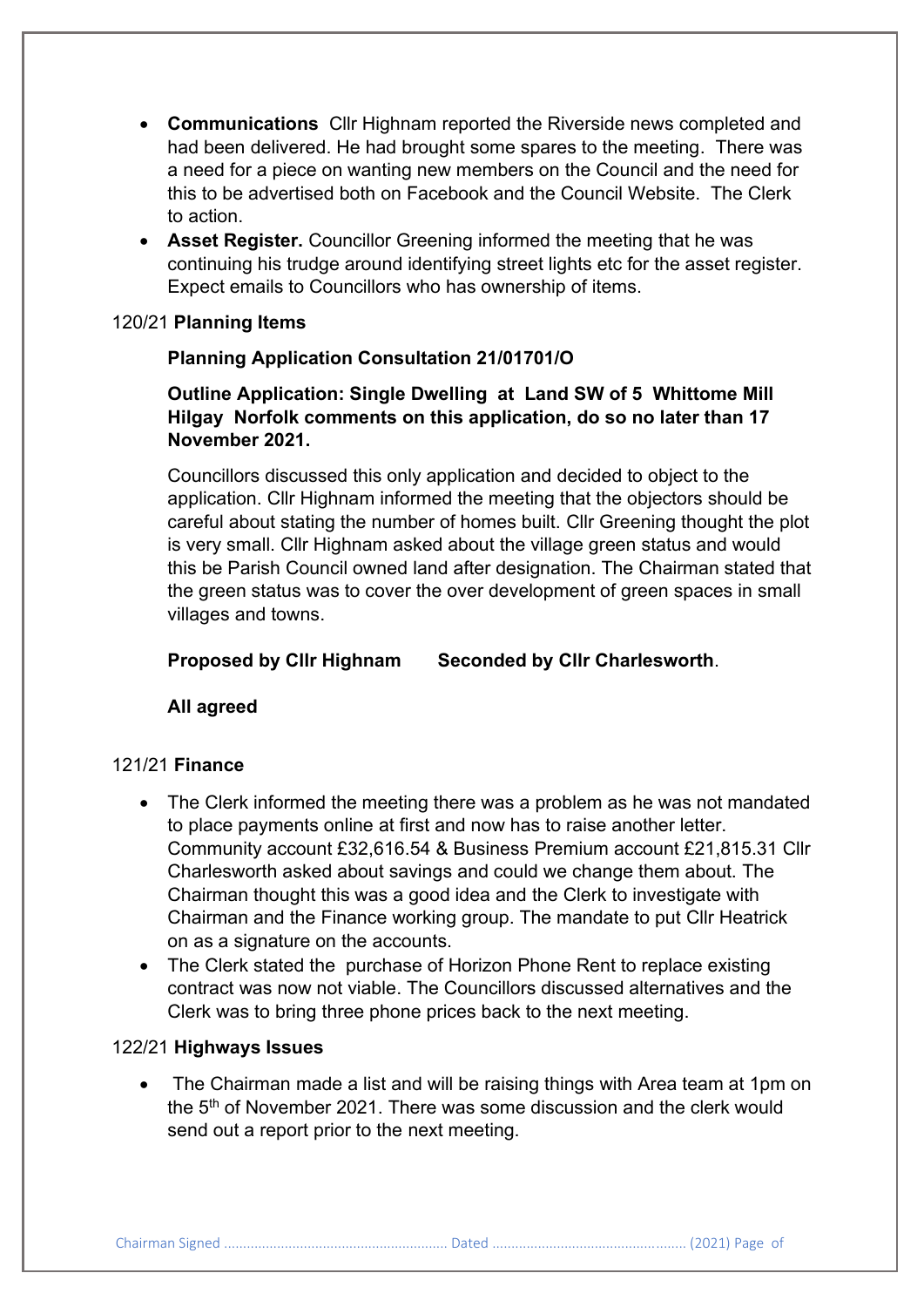## 123/21 **Village 5 Year Plan**.

Cllr Highnam raised the email piece sent out by the Clerk on electrification in the coming years. As to future areas that could be considered for EV Charging in Hilgay and Ten Mile Bank. A contract with BP and a grant to set up a charging point and the Parish Council could get a rebate back. This was discussed and suggestions raised were parking area by the band hut. There could be charging facilities for electric buses at their stops. There could also be a plan to reopen Hilgay Rail Station which did exist before the implementation of the Beeching cuts in the late fifties.

## 124/21 **Discuss concerns about Fairfield garage area in Hilgay**

• There had been no direct replies to letters and the company was still trading. Cllr Heatrick possibility that this could go on for another year. Chairman to resend letters. Cllr Charlesworth to chase up Environmental Agency.

#### 125/21 **To discuss the pump house recycle bin rates.**

• The Chairman to speak with the owner again, and put "private bins" sign at the site could help with preventing fly tipping at this spot. The owner was happy to pay extra monies.

## 126/21 **To discuss the Queens platinum jubilee**

• Councillor Highnam had more conversations with the Queens pageant master, and he has requested him the name of the bugler for the event. So have asked Hilgay Silver Band for the name which will go on official documentation for the event. Separate tune the bugler has to play for the occasion. There will be an email sent to the school asking Mrs Turner if they want to take part. Beacon design Cllr Bates looking for a pole 6 meters long pole. Discussion of potential costs and this would be made later to the budget. £500 pounds could be placed in the budget.

## 127/21 **To discuss Christmas tree and Flower boxes on Hilgay Bridge**.

• Cllr Heatrick informed the meeting the Christmas tree is sorted. Lights for the tree were under investigation. There was discussion around the lights, Chairman to update the next meeting. Still have decorations from last year. Proposed a £100 for the lights.

**Proposed by Cllr Charlesworth Seconded by Cllr Heatrick**

## **All agreed**

• Flowers for the boxes quoted at £20 per box. Baytree GC would supply plants. The boxes could go either side. Costings for three boxes to be brought back to the next meeting. There was still the need to check with highways. There was a need for risk assessment and this advice from the Council Insurance.

Chairman Signed ........................................................... Dated ................................................... (2021) Page of